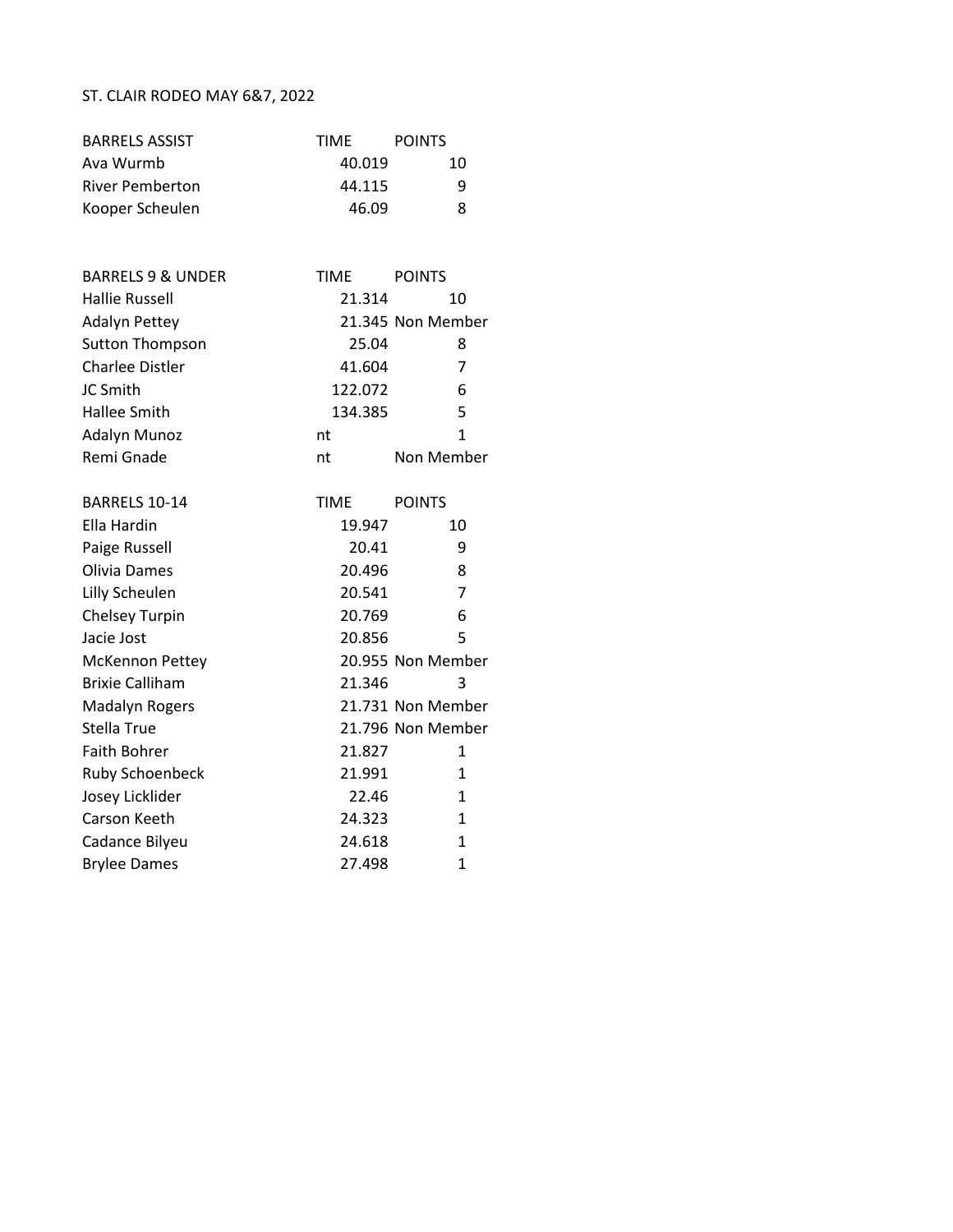| <b>BARRELS 15-19</b>    | TIME        | <b>POINTS</b>     |
|-------------------------|-------------|-------------------|
| Jade Fritz              |             | 19.746 Non Member |
| Maddi Cripe             |             | 20.334 Non Member |
| Malaina Munoz           | 20.661      | 8                 |
| <b>Greyson Koetting</b> | 22.281      | 7                 |
| Abby Munoz              | 22.396      | 6                 |
| <b>Madison Munoz</b>    | 22.626      | 5                 |
| <b>Brook Scheulen</b>   | 22.881      | 4                 |
| Shania Miller           | 24.396      | 3                 |
| <b>Kylier Conners</b>   |             | 24.666 Non Member |
| Victoria Sperberg       | nt          | 1                 |
| <b>Emily Mings</b>      | nt          | 1                 |
| <b>BARRELS ADULT</b>    | <b>TIME</b> | <b>POINTS</b>     |
| Nikki Berger            | 20.209      | 10                |
| Lindsay Bullock         | 22.105      | 9                 |
| Kiara Wesenberg         | 22.897      | 8                 |
| <b>Brianna Winters</b>  | 23.527      | 7                 |
| Jordan McDow            | 25.269      | 6                 |
| Gabby Borger            | 25.905      | 5                 |
|                         |             |                   |
| <b>BARRELS OPEN</b>     | <b>TIME</b> | <b>POINTS</b>     |
| <b>Brook Scheulen</b>   | 19.238      | 10                |
| Mikki Bridwell          |             | 19.437 Non Member |
| Olivia Dames            | 19.457      | 8                 |
| Tyler Jill Wyatt        | 19.608      | 7                 |
| Jade Fritz              |             | 19.83 Non Member  |
| Maddi Cripe             |             | 20.126 Non Member |
| Gabby Borger            | 20.232      | 4                 |
| Charles Worley          | 20.369      | 3                 |
| Malaina Munoz           | 20.661      | $\overline{2}$    |
| <b>Emily Bailey</b>     |             | 20.672 Non Member |
| Amanda Schieffer        |             | 20.868 Non Member |
| Colleen Jacquin         | 22.014      | 1                 |
| Emma Bohrn              | 23.212      | 1                 |
| <b>Madison Munoz</b>    | 24.246      | 1                 |
| BARRELS 40+             | TIME        | <b>POINTS</b>     |
| <b>Charles Worley</b>   | 20.369      | 10                |
| <b>Barb Gravett</b>     |             | 9                 |
| Ann Hardin              | 26.672      | 8                 |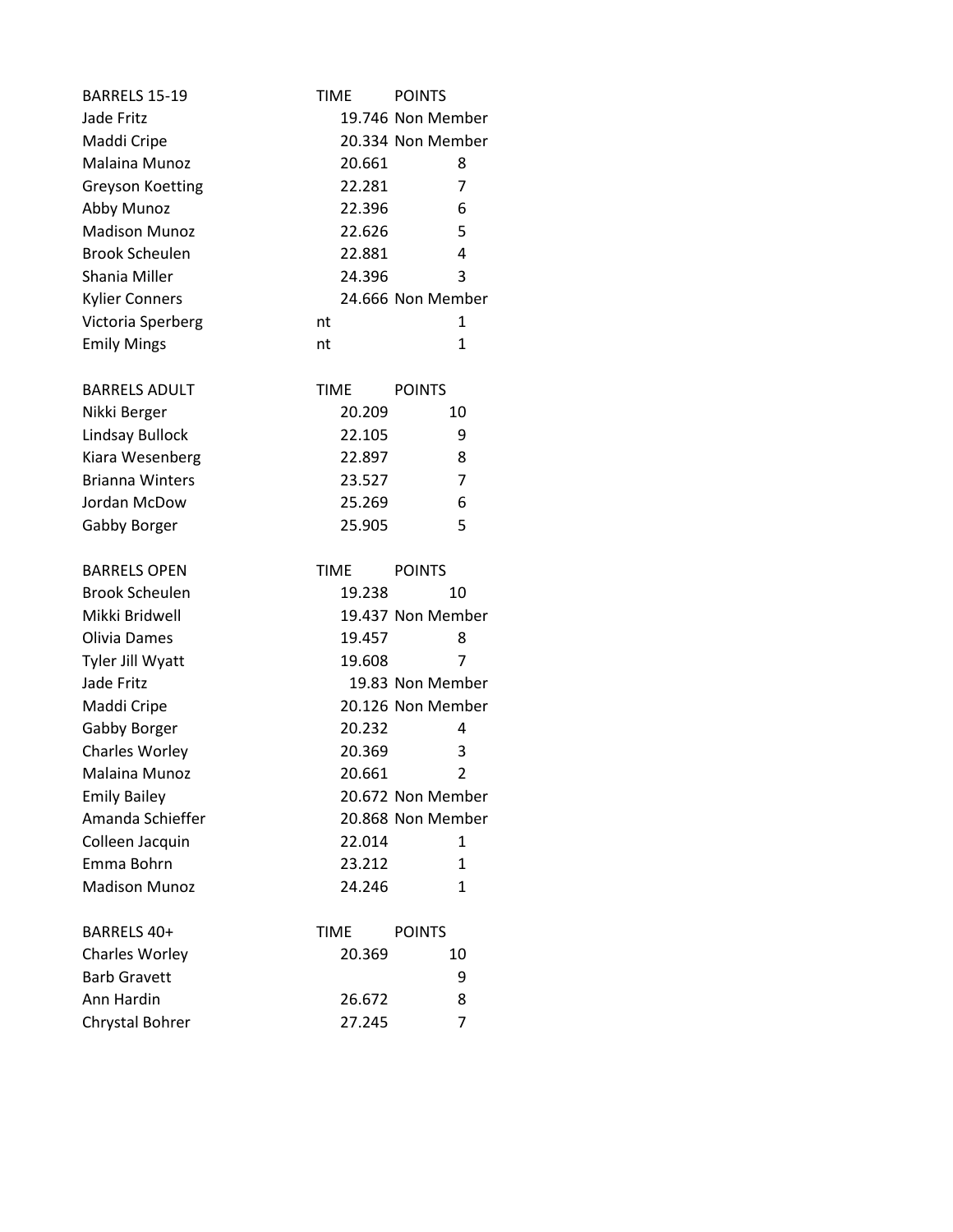| POLES 9 & UNDER         | <b>TIME</b> | <b>POINTS</b>     |
|-------------------------|-------------|-------------------|
| <b>Sutton Thompson</b>  | 26.169      | 10                |
| <b>Hallie Russell</b>   | 29.405      | 9                 |
| Remi Gnade              |             | 40.31 Non Member  |
| Adalynn Munoz           | nt          | 1                 |
| <b>Charlee Distler</b>  | nt          | $\mathbf{1}$      |
| <b>Adalyn Pettey</b>    | nt          | Non Member        |
| POLES 10-14             | <b>TIME</b> | <b>POINTS</b>     |
| Olivia Dames            | 22.961      | 10                |
| Lilly Scheulen          | 24.49       | 9                 |
| <b>Brixie Calliham</b>  | 26.29       | 8                 |
| <b>Ruby Schoenbeck</b>  | 27.803      | 7                 |
| Ayla Russell            | 29.044      | 6                 |
| Carson Keeth            | 29.097      | 5                 |
| <b>McKennon Pettey</b>  |             | 29.984 Non Member |
| <b>Chelsey Turpin</b>   | 33.13       | 3                 |
| Josey Licklider         | 35.843      | 2                 |
| Ella Hardin             | 37.114      | 1                 |
| <b>Faith Bohrer</b>     | nt          | $\mathbf{1}$      |
| <b>POLES 15-19</b>      | <b>TIME</b> | <b>POINTS</b>     |
| <b>Brook Scheulen</b>   | 23.3        | 10                |
| <b>Madison Munoz</b>    | 26.757      | 9                 |
| Shania Miller           | 29.304      | 8                 |
| <b>Greyson Koetting</b> | 31.57       | 7                 |
| Abby Munoz              | 31.986      | 6                 |
| Malaina Munoz           | 40.588      | 5                 |
| <b>Emily Wings</b>      | 40.972      | 4                 |
| Victoria Sperberg       | 41.373      | 3                 |
| <b>Maren Curry</b>      |             | 47.218 Non Member |
| POLES ADULT             | TIME        | <b>POINTS</b>     |
| Nikki Berger            | 25.788      | 10                |
| Gabby Borger            | 29.251      | 9                 |
| <b>Brianna Winters</b>  | 29.406      | 8                 |
| Jordan McDow            | 35.213      | 7                 |
| Kiara Wesenberg         | nt          | $\mathbf{1}$      |
| <b>POLES OPEN</b>       | <b>TIME</b> | <b>POINTS</b>     |
| Olivia Dames            | 22.961      | 10                |
| <b>Brook Scheulen</b>   | 23.3        | 9                 |
| Charles Worley          | 24.327      | 8                 |
| Gabby Borger            | 25.451      | 7                 |
| Amanda Schieffer        |             | 26.487 Non Member |
| Malaina Munoz           | 40.588      | 5                 |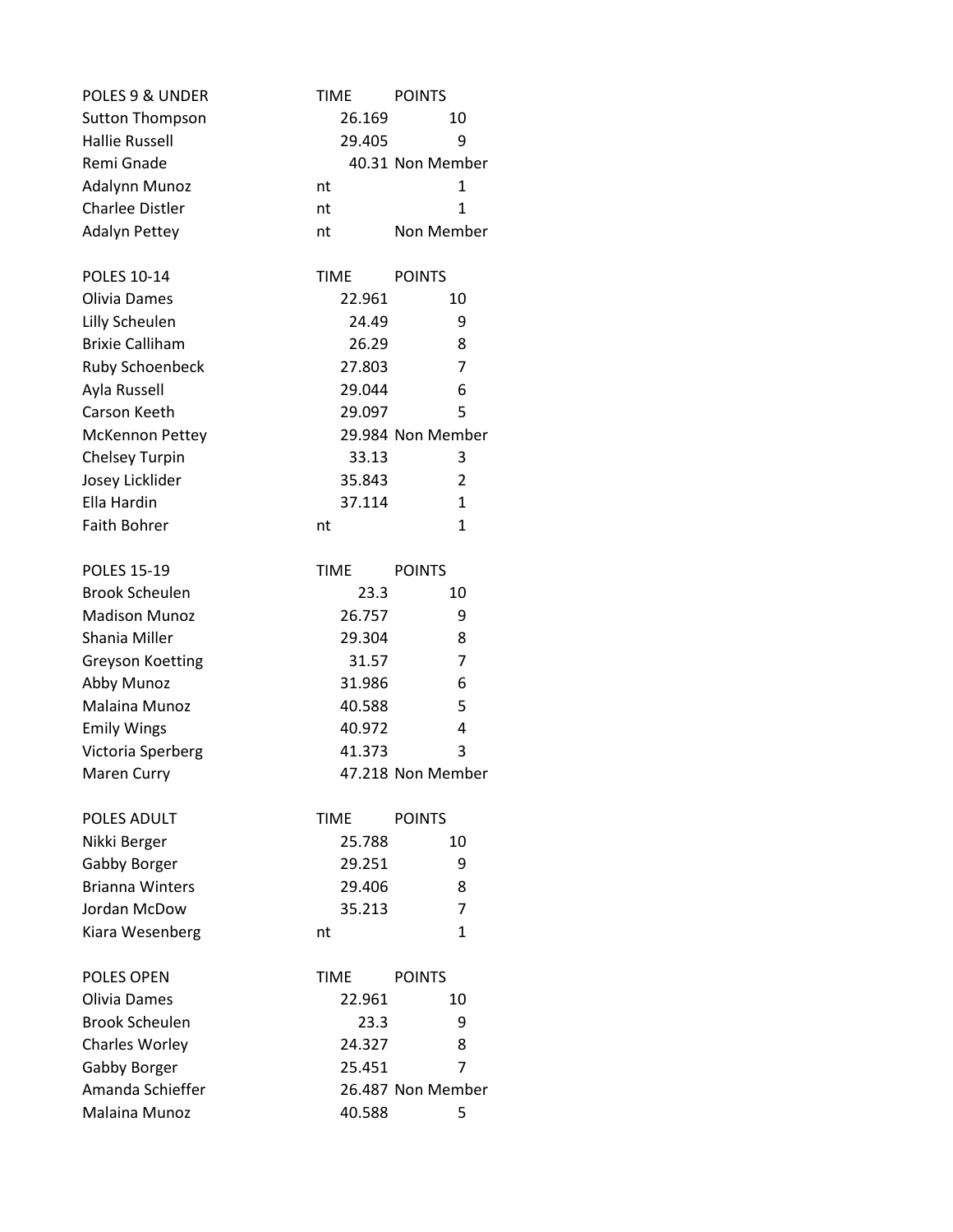| POLES 40+                  | <b>TIME</b>  | <b>POINTS</b> |
|----------------------------|--------------|---------------|
| Charles Worley             | 24.327       | 10            |
| Chrystal Bohrer            | 33.609       | 9             |
| Ann Hardin                 | 35.714       | 8             |
| <b>GOAT UNTYING</b>        | <b>TIME</b>  | <b>POINTS</b> |
| <b>Blayze Pemberton</b>    | 17.43        | 10            |
| <b>River Pemberton</b>     | 18.92        | 9             |
| <b>Charlee Distler</b>     | 21.13        | 8             |
| <b>GOATS 9 &amp; UNDER</b> | <b>TIME</b>  | <b>POINTS</b> |
| <b>Sutton Thompson</b>     | 28.58        | 10            |
| GOATS 10-14                | <b>TIME</b>  | <b>POINTS</b> |
| <b>Chelsey Turpin</b>      | 14.04        | 10            |
| <b>Brixie Calliham</b>     | 17.01        | 9             |
| Josey Licklider            | 19.34        | 8             |
| Paige Russell              | 19.89        | 7             |
| Lakota Irwin               | 30.73        | 6             |
| <b>Faith Bohrer</b>        | 37.07        | 5             |
| Ella Hardin                | nt           | $\mathbf{1}$  |
| Ayla Russell               | nt           | $\mathbf{1}$  |
| <b>GOATS 15-19</b>         | <b>TIME</b>  | <b>POINTS</b> |
| <b>Madison Munoz</b>       | 19.79        | 10            |
| Abby Munoz                 | 28.87        | 9             |
| Victoria Sperberg          | 50.86        | 8             |
| <b>GOATS ADULT</b>         | <b>TIME</b>  | <b>POINTS</b> |
| Maddy Benson               | 12.55        | 10            |
| Jordan McDow               | 19.09        | 9             |
| <b>Brianna Winters</b>     | 25.36        | 8             |
| Lindsay Bullock            | nt           | $\mathbf{1}$  |
| <b>GOATS OPEN</b>          | TIME         | <b>POINTS</b> |
| <b>Maddy Benson</b>        | 14.67        | 10            |
| <b>BAREBACK OPEN</b>       | <b>SCORE</b> | <b>POINTS</b> |
| Jacob Kershaw              | ns           | 1             |
| <b>BAREBACK PEEWEE</b>     | SCORE        | <b>POINTS</b> |
| Jesee Rice                 | ns           | 1             |
| Lakota Irwin               | ns           | $\mathbf{1}$  |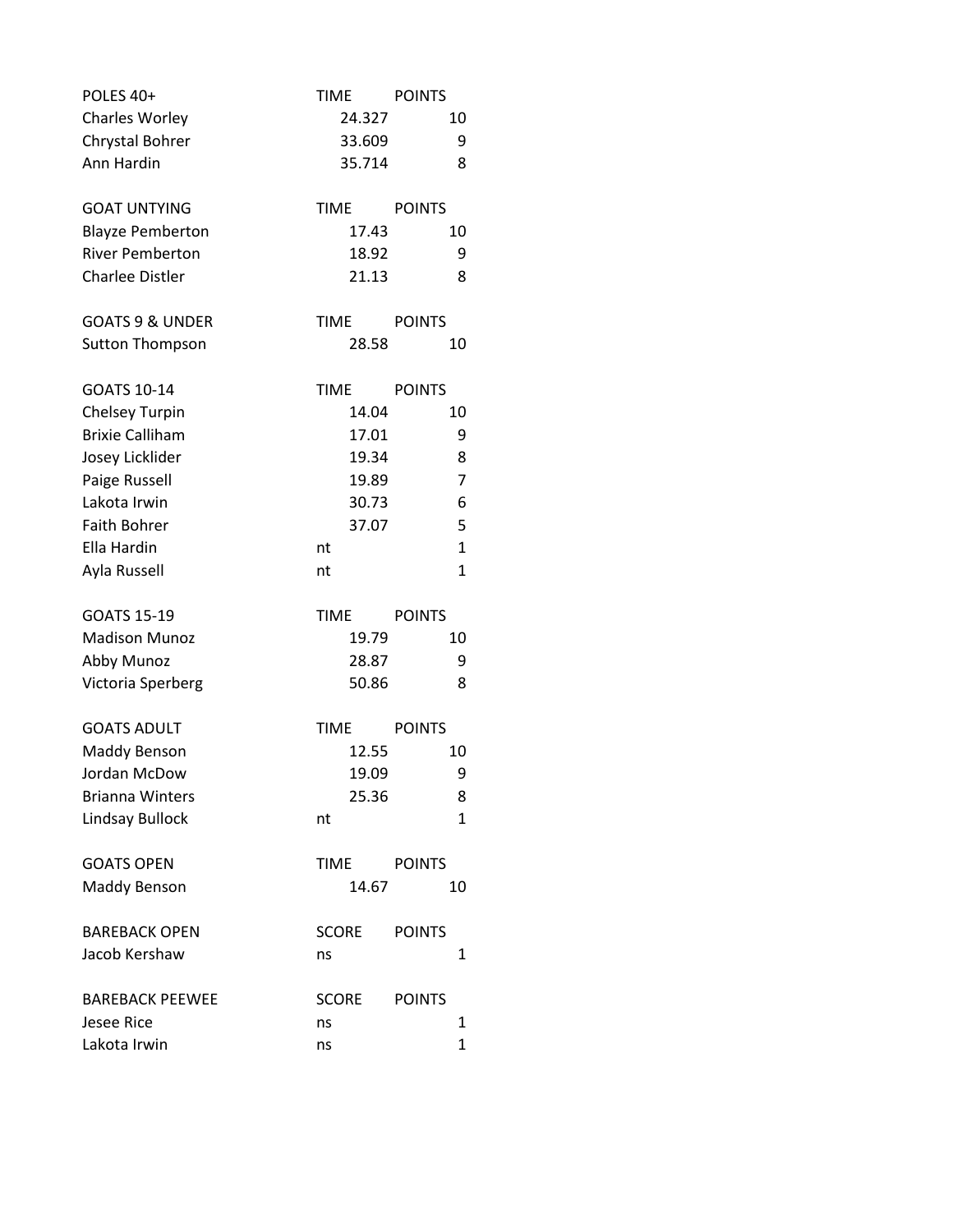| <b>MUTTON BUSTIN</b>    | <b>SCORE</b> |    | <b>POINTS</b> |
|-------------------------|--------------|----|---------------|
| Lakin Faenger           |              | 87 | 10            |
| <b>Wyatt Dames</b>      |              | 85 | 9             |
| Rhys Callahan           |              | 83 | 8             |
| <b>Bennet Miller</b>    |              | 62 | 7             |
| Nathan Carter           |              | 60 | 6             |
| Graham Johnston         |              |    | 59 Non Member |
| <b>River Pemberton</b>  |              | 58 | 4             |
| Landry Bush             |              |    | 25 Non Member |
| Asher Thompson          |              |    | 23 Non Member |
| <b>Braxton Bush</b>     |              |    | 23 Non Member |
| <b>Blayze Pemberton</b> |              | 23 | 2             |
| <b>Ellis Bush</b>       |              |    | 21 Non Member |
| <b>CALF RIDING</b>      | <b>SCORE</b> |    | <b>POINTS</b> |
| Derrick Sharp           | ns           |    | 1             |
| Rhys Callahan           | ns           |    | $\mathbf{1}$  |
| <b>Brantley Caine</b>   | ns           |    | 1             |
| <b>Carson Kirts</b>     | ns           |    | Non Member    |
| Cameron Summerford      | ns           |    | 1             |
| Jonsen Jost             | ns           |    | $\mathbf{1}$  |
| <b>STEER RIDING</b>     | <b>SCORE</b> |    | <b>POINTS</b> |
| Maverick Callahan       |              | 78 | 10            |
| Dakota Sharp            | ns           |    | 1             |
| <b>Jesee Rice</b>       | ns           |    | $\mathbf{1}$  |
| <b>PEEWEE BULLS</b>     | <b>SCORE</b> |    | <b>POINTS</b> |
| Lakota Irwin            |              | 71 | 10            |
| Dakota Coffeman         | ns           |    | Non member    |
| Lane Holterman          | ns           |    | 1             |
| <b>Carter Anderson</b>  | ns           |    | 1             |
| <b>Braxton Boyer</b>    | ns           |    | 1             |
| Kyler Getman            | ns           |    | Non member    |
| <b>Bo Brock</b>         | ns           |    | 1             |
| <b>JR BULLS</b>         | <b>SCORE</b> |    | <b>POINTS</b> |
| <b>Colten Hawkins</b>   |              |    | 75 Non Member |
| Colton Litton           |              |    | 72 Non Member |
| <b>Hunter Coffman</b>   | ns           |    | Non Member    |
| Jacob Howard            | ns           |    | 1             |
| lan Brand               | ns           |    | Non Member    |
| Kevin Boyer             | ns           |    | 1             |
| <b>Bo Brock</b>         | ns           |    |               |
| Jacson Leal             | ns           |    | Non Member    |
| <b>Preston Herron</b>   | ns           |    | Non Member    |
| <b>Trevor Stegall</b>   | ns           |    | 1             |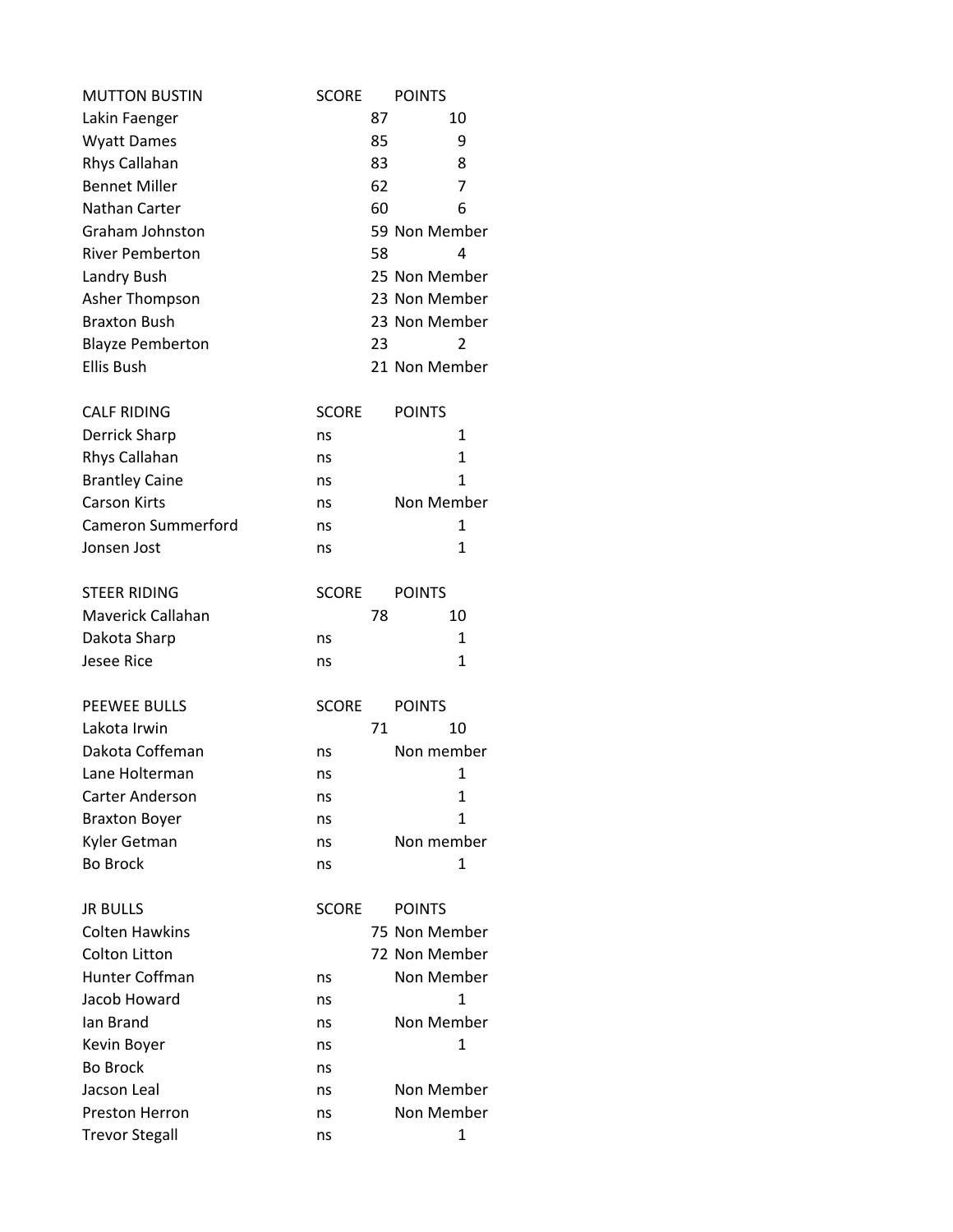| <b>OPEN BULLS</b>         | <b>SCORE</b> | <b>POINTS</b>   |
|---------------------------|--------------|-----------------|
| Christop Neil             |              | 73 Non Member   |
| Gavin Pinson              | ns           | $\mathbf{1}$    |
| <b>Justin Taber</b>       | ns           | Non Member      |
| CJ Taylor                 | ns           | Non Member      |
| <b>Andrew Minx</b>        | ns           | $\mathbf{1}$    |
| Lane Briley               | ns           | Non Member      |
| <b>Brandon Bolen</b>      | ns           | Non Member      |
| Jacob Davis               | ns           | Non Member      |
| <b>Colten Hawkins</b>     | ns           | Non Member      |
| <b>Dillion Hall</b>       | ns           | Non Member      |
| Hunter Artman             | ns           | Non Member      |
| JT Reed                   | ns           | $\mathbf{1}$    |
| Jackson Leal              | ns           | Non Member      |
| Mike Hasenstab            | ns           | Non Member      |
| <b>CHUTE DOGGIN YOUTH</b> | <b>TIME</b>  | <b>POINTS</b>   |
| Lakota Irwin              | nt           | $\mathbf{1}$    |
| Cole Brock                | nt           | $\mathbf{1}$    |
| <b>Blaine Hamilton</b>    | nt           | 1               |
| <b>CHUTE DOGGIN OPEN</b>  | <b>TIME</b>  | <b>POINTS</b>   |
| <b>Dusty Russell</b>      | nt           | 1               |
| <b>Brandon Bolen</b>      | nt           | Non Member      |
| BREAKAWAY 10-14           | <b>TIME</b>  | <b>POINTS</b>   |
| <b>Faith Bohrer</b>       | nt           | 1               |
| Zaine Hanks               | nt           | 1               |
| Eli Claiborn              | nt           | 1               |
| <b>BREAKAWAY ADULT</b>    | <b>TIME</b>  | <b>POINTS</b>   |
| <b>Emily Jarvis</b>       | nt           | 1               |
| Kaitlin McWhorter         | nt           | Non Member      |
| <b>Hali Claiborn</b>      | nt           | 1               |
| <b>BREAKAWAY OPEN</b>     | <b>TIME</b>  | <b>POINTS</b>   |
| Kaitlin McWhorter         |              | 3.3 Non Member  |
| Morgan Earl               |              | 5.92 Non Member |
| <b>Tyler Stayton</b>      | nt           | 1               |
| Hali Claiborn             | nt           | 1               |
| <b>Bob Kasper</b>         | nt           | 1               |
| BREAKAWAY 40+             | <b>TIME</b>  | <b>POINTS</b>   |
| <b>Bob Kasper</b>         | nt           | 1               |